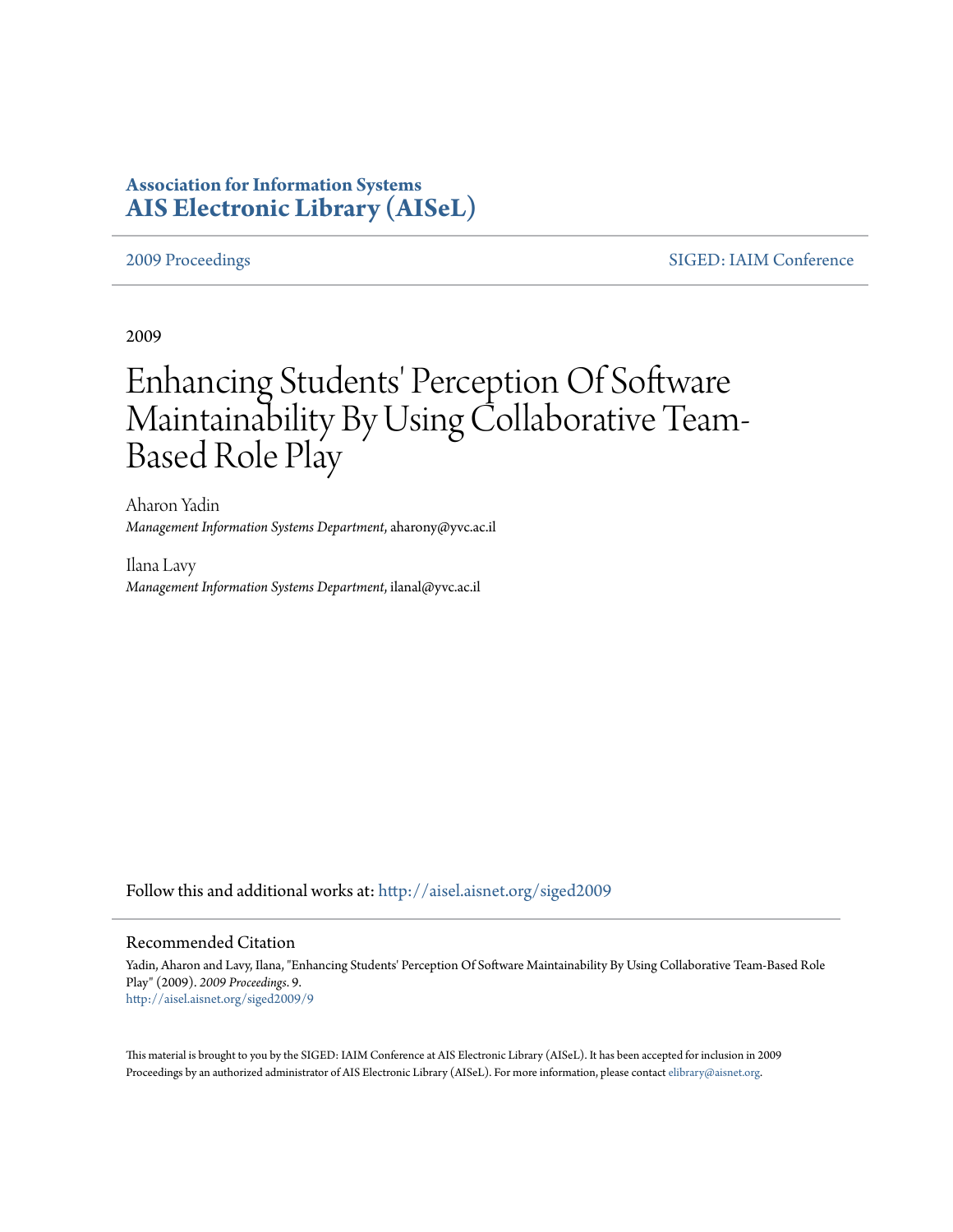# **ENHANCING STUDENTS' PERCEPTION OF SOFTWARE MAINTAINABILITY BY USING COLLABORATIVE TEAM-BASED ROLE PLAY**

Aharon Yadin Management Information Systems Department The Max Stern Academic College of Emek Yezreel aharony@yvc.ac.il

Ilana Lavy Management Information Systems Department The Max Stern Academic College of Emek Yezreel ilanal@yvc.ac.il

#### **Abstract:**

This research was performed within a software engineering workshop. In addition to standard technical issues, this workshop was designed to enhance students' capabilities related to non-technical knowledge areas, such as critical thinking, interpersonal and team-based skills. An important objective of outlining the importance of software maintainability issues was achieved through team-based collaborative development activities. There were three assignments in which each team had to continue the work designed (or developed) by another team. The main research study objective was to examine the effect of employing this kind of a team-based peer-review on the students' learning process. Data referring to the students' perceptions is presented and analyzed in addition to student reflections on the workshop which demonstrate their expanded understanding of the design and application process.

**Keywords:** Team-based role play, software engineering, peer review

# **I. INTRODUCTION**

The term software engineering was first coined at a NATO conference in 1968 [Naur and Randell, 1968] and it was intended to fuel discussion on developing correct, testable, and understandable computer programs. The "software crisis" which began at that time was in part caused by the fast developments in computer technology, complex user requirements, and the lack of a proven "engineering" methodology for software development [Veldwijk et al., 1992]. Since then software engineering has matured and is accepted as a proven learning discipline. The Software Engineering course is an important part of the Computer Science (CS) and Information Systems (IS) curricula, however many students still find that it is less applicable in their future careers [Burge, 2007]. Information systems and software in general, require follow-up maintenance due to the correction of discovered bugs, or the introduction of functional enhancements to the program. Adopting proper software engineering methodologies may lower the costs associated with this ever increasing need for software maintenance. Thus software maintainability plays a critical function in the software engineering process, not unlike the role of software development itself.

Cognizant of the students' difficulties regarding non-technical knowledge such as critical thinking, interpersonal and team based skills, the Software Engineering workshop structure employs many team-based activities. Furthermore, to raise the students' awareness to the importance of documentation and maintainability, the workshop employs an incremental life-cycle involving each team in three activities: (design including documentation, development, and testing). However, unlike the ordinary software development life-cycle, the workshop structure employs a team-based role play. By team-based role play we mean that the design, development and testing is swapped among the teams. Initially all the teams are given the same project, however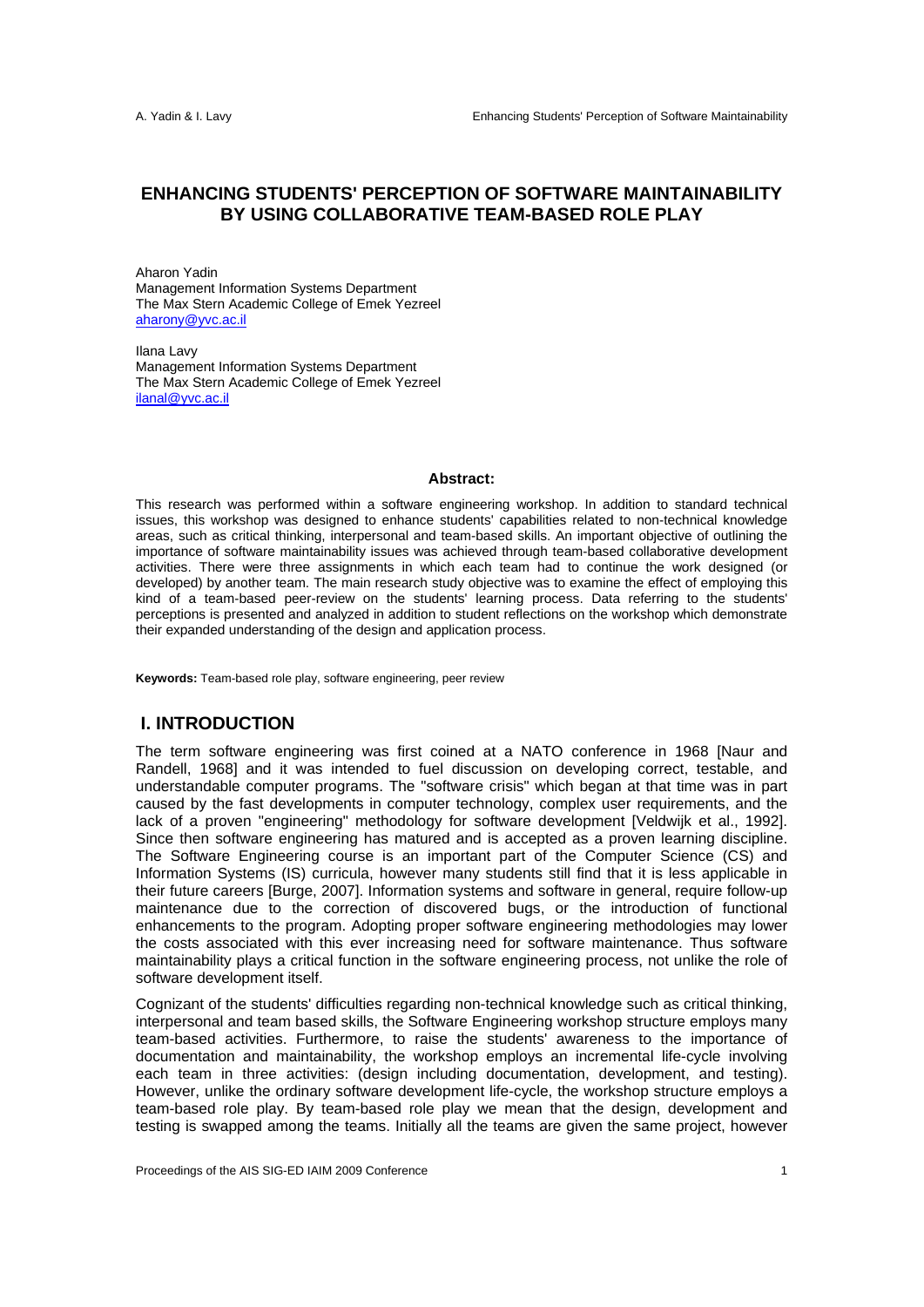each team prepares his own design. The second assignment consists of developing the system according to the design specifications, but each team develops a system that was designed by a different team. The third assignment consists of defining the test specifications and testing the system, however, once again, each team tests a system designed by one team and developed by another. When proceeding to the next assignment, the team is required to ignore their prior knowledge or ideas and to concentrate only on the system as it has been designed (or developed) by another team of their peers.

The main research study objective was to examine the effect of employing this kind of a teambased peer-review on the students' learning process in a software engineering workshop with special emphasis on their perception regarding documentation.This paper describes the workshop structure and the quantitative and qualitative results obtained from employing it.

# **II. THEORETICAL BACKGROUND**

Software development is a collaborative task that employs teams of developers working together [Cheng et al., 2003]. To enhance software readability and maintainability, software engineering practitioners have been striving to improve existing tools and methodologies. Among these various practices, documentation -- used to describe the required software and its performance - is high on the list [de Souza et al., 2005; Das et al., 2007]. Without documentation, the future maintainer will find it extremely difficult to understand the system or its processes. Poor documentation is a major contributor to software quality degradation and aging, compounding an increase in maintenance costs [Kajko-Mattsson, 2008]. In spite of this, many students fail to recognize the importance of maintainability [Burge, 2007].

Many practices, methodologies and tools are brought together in software engineering. One of the initial practices is software documentation. However, even at present many systems are still developed and released without proper documentation [Daich, 2002]. In response, several methodologies have been developed to address the unsolved problem of the documentation lag [Clements, 2005]. The Agile Manifesto, for example, puts greater emphasis on the developed product while ignoring detailed documentation. This methodology welcomes change and stresses fast delivery of useful software, based on the close collaboration between developers and customers.

Software documentation is a general term that refers to two types of documentation: (1) documenting the user requirements as a basis for designing the system to be developed, and (2) documenting the software to be developed, or that was developed, for aiding future maintenance activities, which, according to many studies, are the most expensive part in the software development life-cycle [Seacord et al., 2003]. The Agile methodology is helpful in reducing the amount of work needed during the first documentation process (requirement elicitation and project development). However, for future maintenance of the software, proper documentation is still required. The documentation required to use the Agile methodology is done at the end of the project and remains inadequate for maintenance purposes [Brolund and Ohlrogge, 2006]. For years educators and practitioners have stressed the importance of documentation (during the design phase or after project completion), however many projects are still released without proper maintenance documentation.

#### **Software Maintenance**

A common understanding among many definitions for maintenance is that it is performed after delivery. Software maintenance, as well, refers to the activities carried out after the development's completion. However, when using the term maintenance with regards to software, it assumes a very different meaning from "ordinary" equipment maintenance. While in other engineering disciplines maintenance in intended to fix a problem [Canfora and Cimitile, 2000] and keep the equipment running so it will continue to provide the original functionality, software maintenance is required to enhance the functionality based on the ever changing requirements due to the operational environment, the competition, and the business climate. Meeting these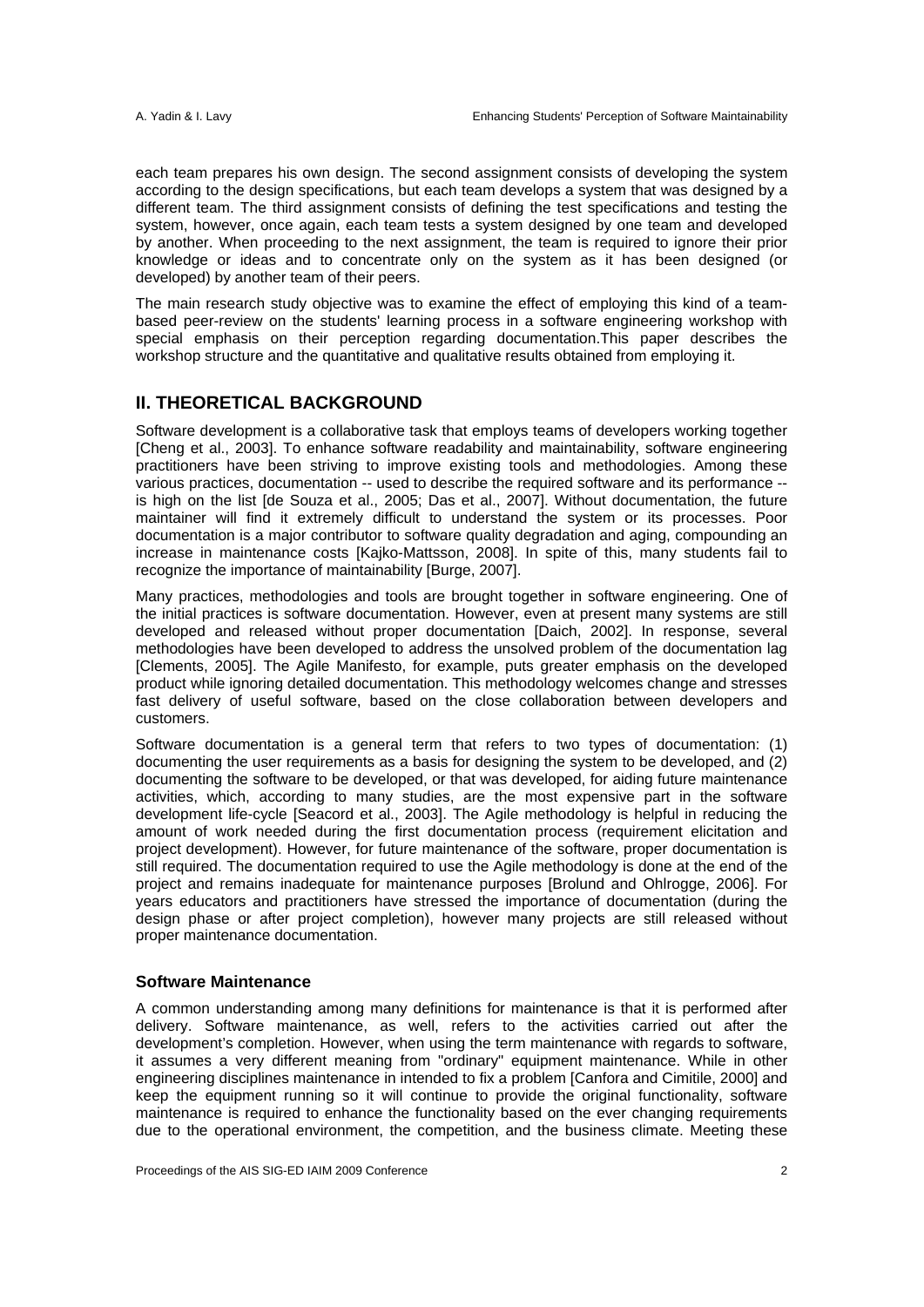new and changing requirements is unique and basic software characteristic, as defined in Lehman's laws of software evolution [Lehman, 1980; Lehman, 1984]. Furthermore, software is constantly being modified to utilize new hardware equipment and for integration into new environments.

Introduction of the software development life-cycle has led several researchers to consider activities related to software maintenance, which are initialized while the software is being developed and not only after delivery. Additionally, some researchers emphasize that starting the maintenance activities after completing development leads to an unnecessarily more complex task [Schneidewind, 1987; Osborne and Chikofsky, 1990]. Others define software maintenance as a mix of activities, some performed after delivery and some performed during development. The pre-delivery activities include the necessary planning for the post-delivery activities [Pigoski, 1997].

#### **Students' Perception regarding maintenance**

There has been a great deal of improvement in software development over the last decade. Many new techniques, methodologies, languages and tools have been created to advance the development processes. Software maintenance, however, lags behind mainly due to its reactive nature. Introducing systemic approaches to software maintenance is inherently problematic [Dias et al., 2003]. The required software maintenance (error corrections or introductions of new features) cannot be postponed or circumvented. By nature software maintenance is a disorganized process which deteriorates the software's architecture (Lehman's second law of software evolution [Lehman, 1980]). This deterioration is due in part to missing knowledge which is required for maintenance. In addition, any changes introduced deteriorate the system architecture further, making future maintenance even more difficult. The lack of correct and updated documentation is one of the main causes for this missing knowledge.

During their first and second years of study, students become acquainted with these facts, however in spite of the lecturers' efforts; software documentation continues to be insufficient. More troubling is the fact that students do not assimilate the need for, and importance of, proper documentation [Burge, 2007].

#### **Peer Review in Higher Education**

Peer review is a form of external evaluation carried out by professional colleagues [Yadin and Lavy, 2008]. Peers can be experts in the field but can also be classmates who assess the work of fellow students. Peer review is a widely practiced form of certifying quality in higher education [Herndon, 2006], and has been described as a formative evaluation process in which participants work collaboratively to strengthen a product [Keig & Waggoner, 1994]. Peer review is generally said to encourage critical examination, promote the exchange of ideas, reduce non-academic interference, guide academic discourse, and reinforce academic values [Berkencotter, 1995]. Peer review assumes the existence of norms by which a peer's work may be judged. Through critical examination, norms are used to compare a peer's work to accepted practices. If a peer's work deviates significantly from accepted norms, then an attempt to correct it will likely occur. Being aware of the advantages of peer review, it has been incorporated as an integral part of the workshop in order to enhance the students' learning abilities. However, the workshop requires the students not only to evaluate and assess their peers work, but also build on it. This elevates the assessment process to a new and more important level.

# **III. THE STUDY**

In what follows we discuss the study performed while addressing the participating students' the workshop's structure including the assignments and the grading scheme.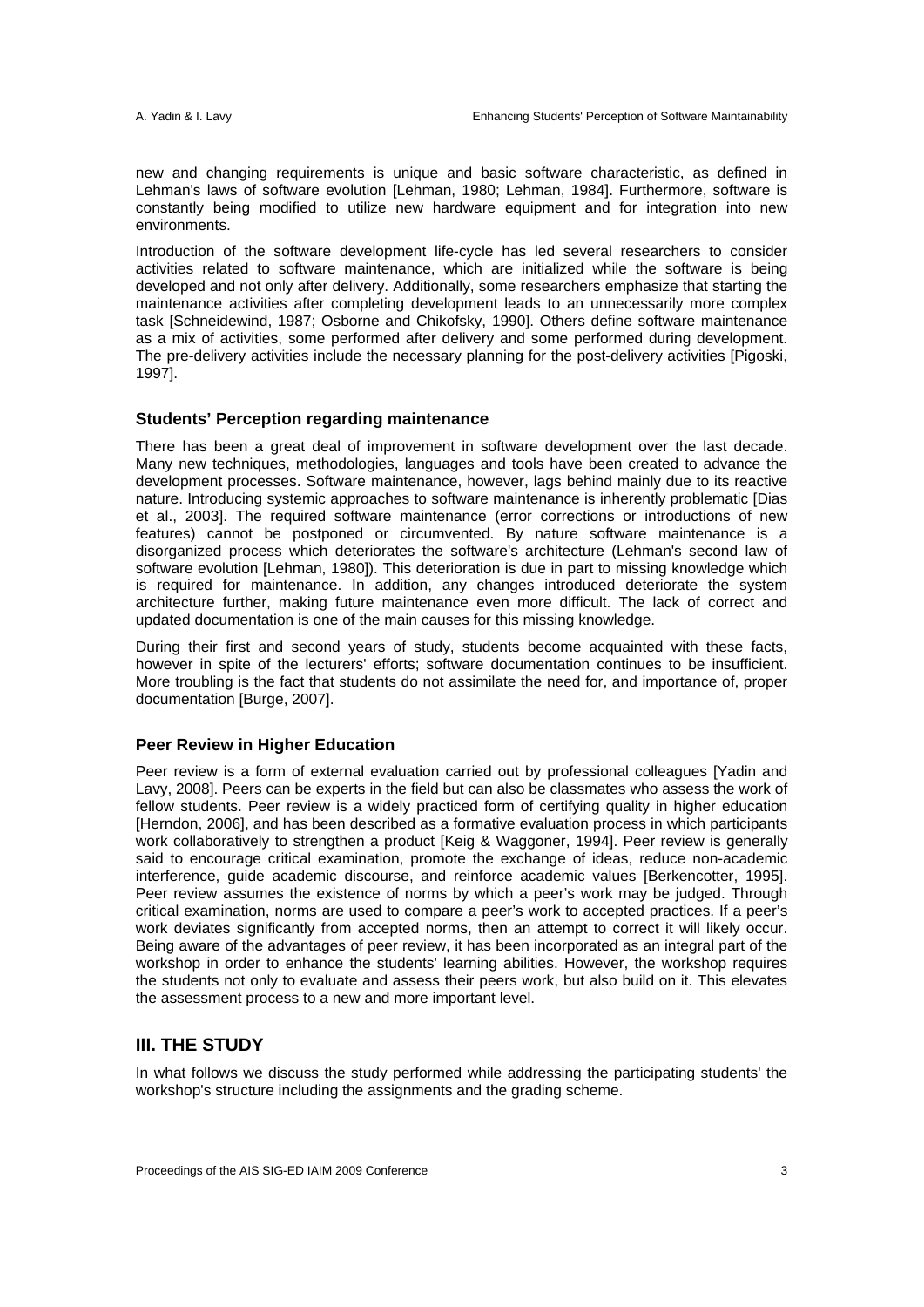#### **About The Study Participants**

A total of twenty-six college students on their second year of study towards a B.A. degree in Computer Science and Information Systems participated in the present study. In the workshop the students were divided into seven teams (five teams of four students and two teams of three students). The students represent all talent levels. The workshop is a mandatory course taken during the second year of study. At this stage the students have already learned software modeling, UML usage, etc. One of the workshop's important objectives is to prepare the students for their Final Project and the real world challenges they will face.

#### **The Course**

The systems engineering workshop's general objectives are to introduce software development life cycle concepts to the students while enhancing their understanding of documentation and product maintainability. Since software is considered one of the most complex systems produced by humans [Lenic et.al., 2004], students have to adopt proper working procedures for lowering high maintenance barriers. Documenting their ideas and thoughts during the design phase is crucial for future understanding of the software.

Other objectives relate to (1) practical understanding of the software development stages required for development of a modern Information System; (2) implementing these stages in a small project; (3) understanding the problems associated and caused by working in teams, and (4) developing the required "soft skills" (critical thinking, team work, interpersonal relationships, etc). For that reason, the workshop augments knowledge and understanding gained in current and previous courses, and is practical, "hands-on," and team- based.

All teams received and worked on an identical project. The project was a general description of a required system that was to be developed (an Internet based electronic auctions, or e-bidding system). The students had to study the existing systems, address and assess various alternatives, and suggest ways (and a software based system) of providing an agreed upon functionality. The workshop structure followed the software development life-cycle and was based on three incremental assignments.

The students had four weeks for each assignment in which they worked first by themselves, and later met together, or used various collaborative tools. Throughout the process they consulted their instructor (via email, the workshop web site, and personal meetings). In order to reinforce the importance of documentation and maintainability, the teams were engaged in role-based development in which the teams all shared responsibility for their success. While a specific project was designed by one team, developed by another team and tested by a third team, in the end each team had to work not only on the three stages of the assignment but on each one of the three design solutions (Figure 1). This way, each team was involved in developing a system designed by another team while trying to understand some of the undocumented intentions expressed in the design. This forced them to seek help from the designing team. On the other hand, this developing team had to help another team that was trying to develop the system based on their design document. The interdependence of these stages was stressed and made apparent to all teams. This workshop structure was designed to enhance the students' understanding regarding the importance of documentation through their own experience. The workshop requirements included two types of deliverables: (1) team assignments, and (2) a personal assignment.

Figure 1 depicts the workshop's structure. The long horizontal rectangles represent the seven versions of the project, while the three vertical columns represent the assignments. As can be seen, each project consists of the three assignments performed by three different teams. Each team, on the other hand, worked on all three assignments, each one belonging to a different project.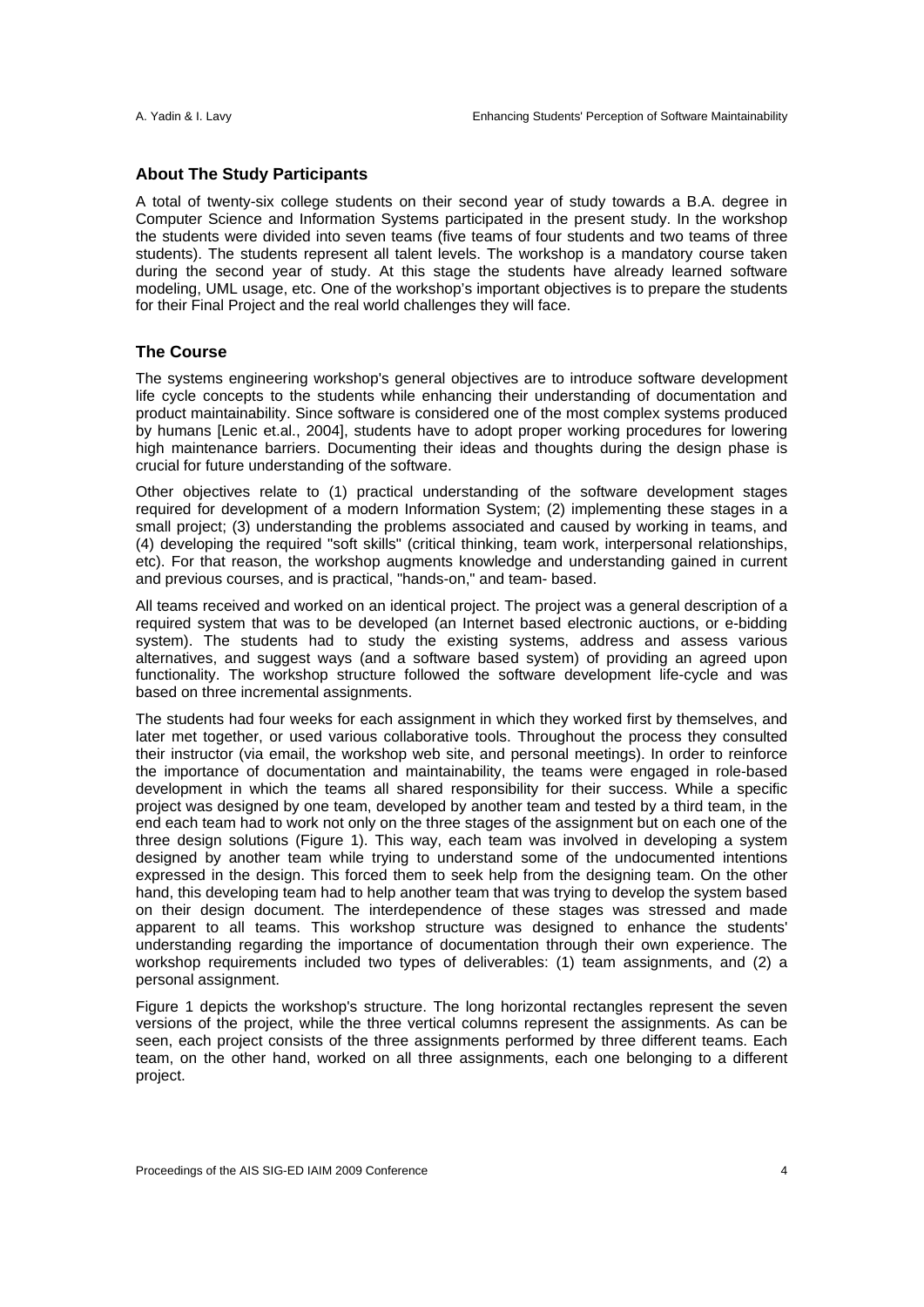| Team 1                          | Team 2                       | Team 3                   | Project 1 |
|---------------------------------|------------------------------|--------------------------|-----------|
| Team 2                          | Team 4                       | Team 5                   | Project 2 |
| Team 3                          | Team 5                       | Team 6                   | Project 3 |
| Team 4                          | Team 6                       | Team 1                   | Project 4 |
| Team 5                          | Team 3                       | Team 7                   | Project 5 |
| Team 6                          | Team 7                       | Team 2                   | Project 6 |
| Team 7                          | Team 1                       | Team 4                   | Project 7 |
| Assignment 1:<br>Project design | Assignment 2:<br>Development | Assignment 3:<br>Testing |           |

Figure 1: The Workshop's Structure

# **Team Assignments**

The software development life-cycle activities were divided into three team based assignments: (1) project definition and design; (2) project development, and (3) project testing.

#### **Project Definition and design**

The first assignment started with a brief description of the project and the required development activities. The students studied available e-bidding systems, documenting their functionality, and used them as a basis for the system they were required to develop. Then the students had to identify at least five different users to be supported by the system and for each user a set of Use-Cases had to be defined. In addition to the Sequence Diagrams supporting these Use-Cases, the students had to define the non-functional requirements associated with these Use-Cases. The system analysis phase (which is part of this assignment) included a high level design (System architecture and the Class Diagram) as well as a detailed design (Activity Diagram followed by a Program Design Language definition). All these activities required a great deal of collaborative work in which each student assessed and approved the work performed by other team members.

#### **Project Development**

The second assignment consisted of the development of the system according to the Project Definition and design document (the first assignment). Each team had to develop the system as it was defined by another team. The developing team had to carefully follow the document they received, ignoring all prior knowledge or ideas they may have expressed in their first assignment. Small code modifications were permitted, provided that the definition in the document they received was erroneous and could not be implemented. After the development, each team had to compile a 'difference' document, outlining the changes between the implementation and the document as received, with special emphasis placed on the reason behind these changes. At this stage stress is not placed on enhancing the product to be developed, but rather on developing it according to the exact specifications outlined in the definition document. An additional document which was part of this assignment was a short evaluation of the first assignment's quality as it was reflected in the implementation. The last document to be submitted as part of this assignment was a Unit Test Plan for each of the methods developed.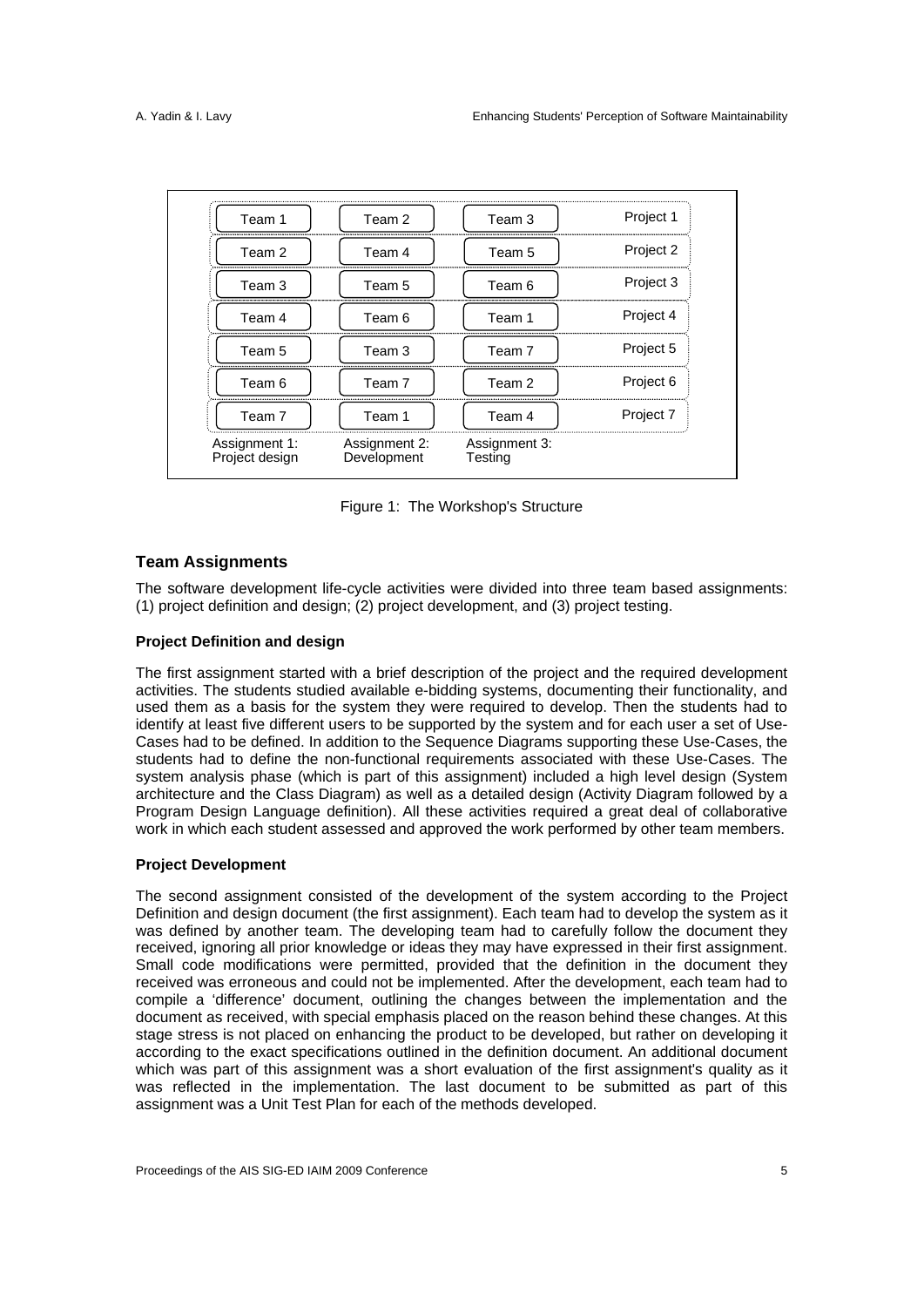#### **Project Testing**

The third assignment consists mainly of the testing phase. The students have to implement the Unit Test Plan as was designed by the previous team. Due to time constraints the workshop addresses only part of the required project development, so the testing phase includes additional developments (a test generator and a stub) for building the testing infrastructure for the developed software pieces. As part of this assignment the team is required to correct mistakes that were discovered during the testing. The corrected code has to be tested once again. This process is repeated until everything runs according to the specifications. This assignment also includes the testing report that summarizes the problems discovered and their corrections. In addition, this assignment includes a system test plan with at least ten detailed test cases. This plan is for the Quality Assurance staff, so it has to be detailed and based on the system functionality as derived from the specification document (first assignment). The last part of this assignment is a quality test plan that concentrates on the non-functional attributes of the system, with a special emphasis on the metrics to be used or defined.

#### **Personal Assignment**

The personal assignment is mainly an activity summary report, in which each student describes (1) the work done during every stage; (2) his/her part in these activities; (3) the problems they (as a team) encountered during the project and (4) the problems he/she encountered personally. There is also a short reflection on the workshop, as well as a one sentence summary about the workshop's results. The last part reflects on the work distribution among the team members (100 points that the student divides between the other team members to express their relative contribution toward each of the three assignments).

#### **The Workshop Grading Scheme**

Since one of the important workshop goals is to strengthen team work, most of the grades are based on the team's activities. Each of the first two assignments makes up 33% of the grade, while the third, which is simpler, comprises 24%. The personal report, including the short reflection, contributes an additional 10%.

The grading scheme took into consideration the work distribution as was described by each team member. Five points (out of the 90 points allocated for team activities) were used as floating points among the team members, based on their average contribution to the team's success.

# **IV. LEARNING PROCESS EVALUATION METHODOLOGY**

The workshop was highly structured and allowed for role-play between the teams. For enhancing understanding and the project's success, pre-defined templates were used for all of the teambased assignments. The evaluation method included a comparison between two questionnaires. The first questionnaire was part of a survey conducted during the workshop's first lecture, in which students were asked to rate their perception regarding the relative importance of the three planned assignments. A similar survey was conducted during the last lecture producing the second questionnaire. Since the end of semester questionnaire was identical to the questionnaire used in the first lecture, its intention was to measure the workshop's influence regarding the perceived importance of documentation and testing on the software engineering activities of the project. In addition, the evaluation process analyzed the student's reflections on their workshop experiences. In contrast to the pre-defined templates used for the team activities, the personal reports were composed of free style answers. The only data provided were the points to be addressed in these reflections. This open format encouraged students to concentrate on the issues s/he felt were important and offered a better understanding of the students' achievements during the workshop.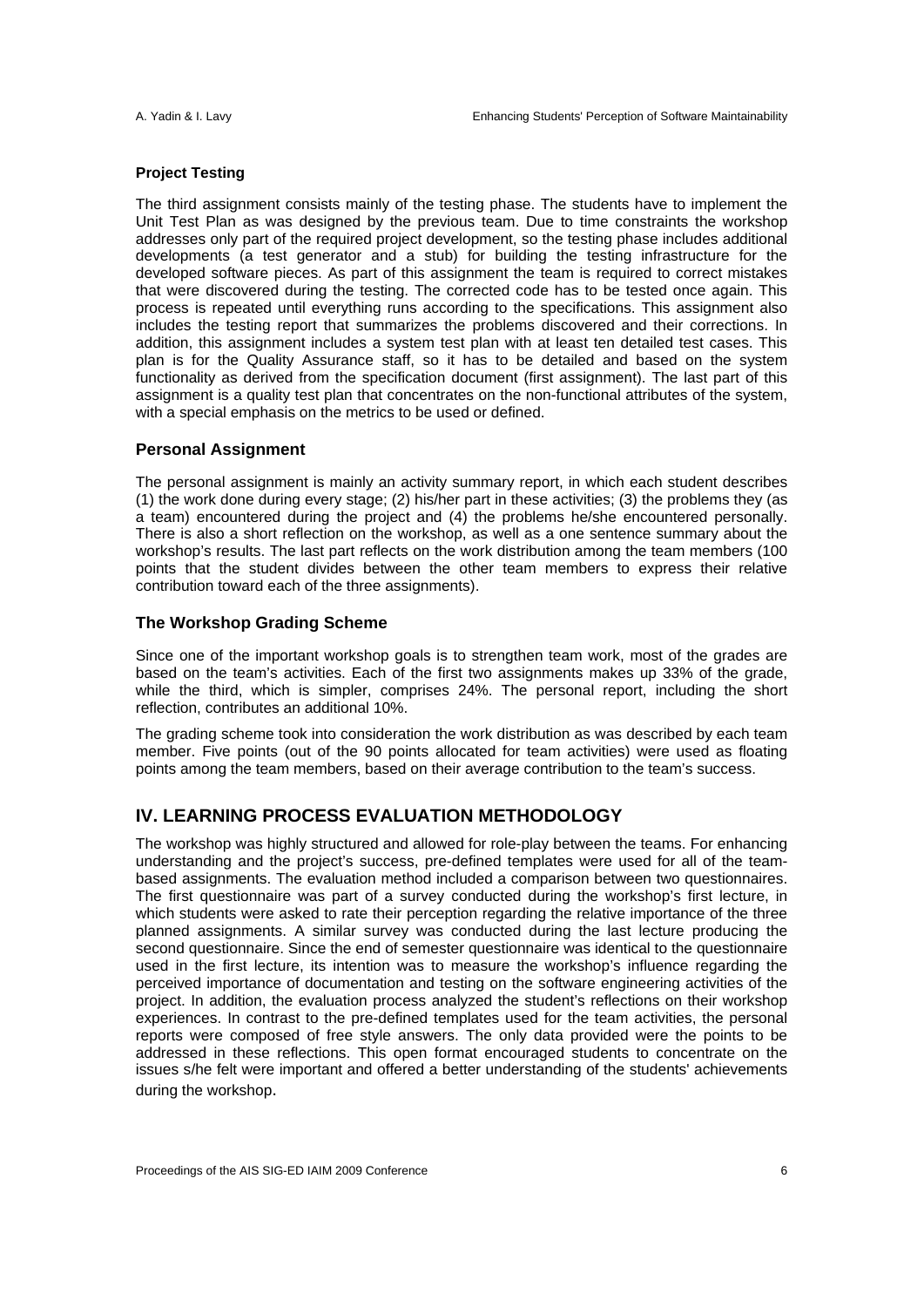### **V. RESULTS AND DISCUSSION**

In what follows we present data and discuss the effect of the workshop's structure on the students' perceptions regarding the importance of documentation on the project's success, as well as their reflections regarding the benefits of the workshop.

#### **The Assignment's Relative Importance**

The first questionnaire results are outlined by Figure 2. It is no surprise that CS students regarded development as the most important activity (70% of the project). Testing was perceived to be of secondary importance (16%) and documenting the design phase was perceived to be the least important (14%) in the design and development of software.

The students explained the relatively low importance of documentation by citing the fact that the methodology and the tools used (UML – Unified Modeling Language) provide all the necessary documentation. The results obtained in this survey were no different when compared to the results from the previous year. These consistent results were the trigger for the workshop structure and one of its objectives was to convince students, through their own practical experience about the importance of documentation.



Figure 2: Relative Assignment Importance (1st Lecture)

As was demonstrated by the first questionnaire (Figure 2), most students view development as the most important activity of a project (70%). However, the second questionnaire revealed that the students began to realize the importance of the subsequent components and the role they play in determining the project's success. Therefore, by the semester's end, development's perceived importance was reduced by 31% (to 48% of the project), while the relative importance of the documentation assignment increased by 59% (from 14% in the first questionnaire to 23% in the second questionnaire). Testing's perceived importance also increased -- by 83% (from 16% in first questionnaire to 29% in the second).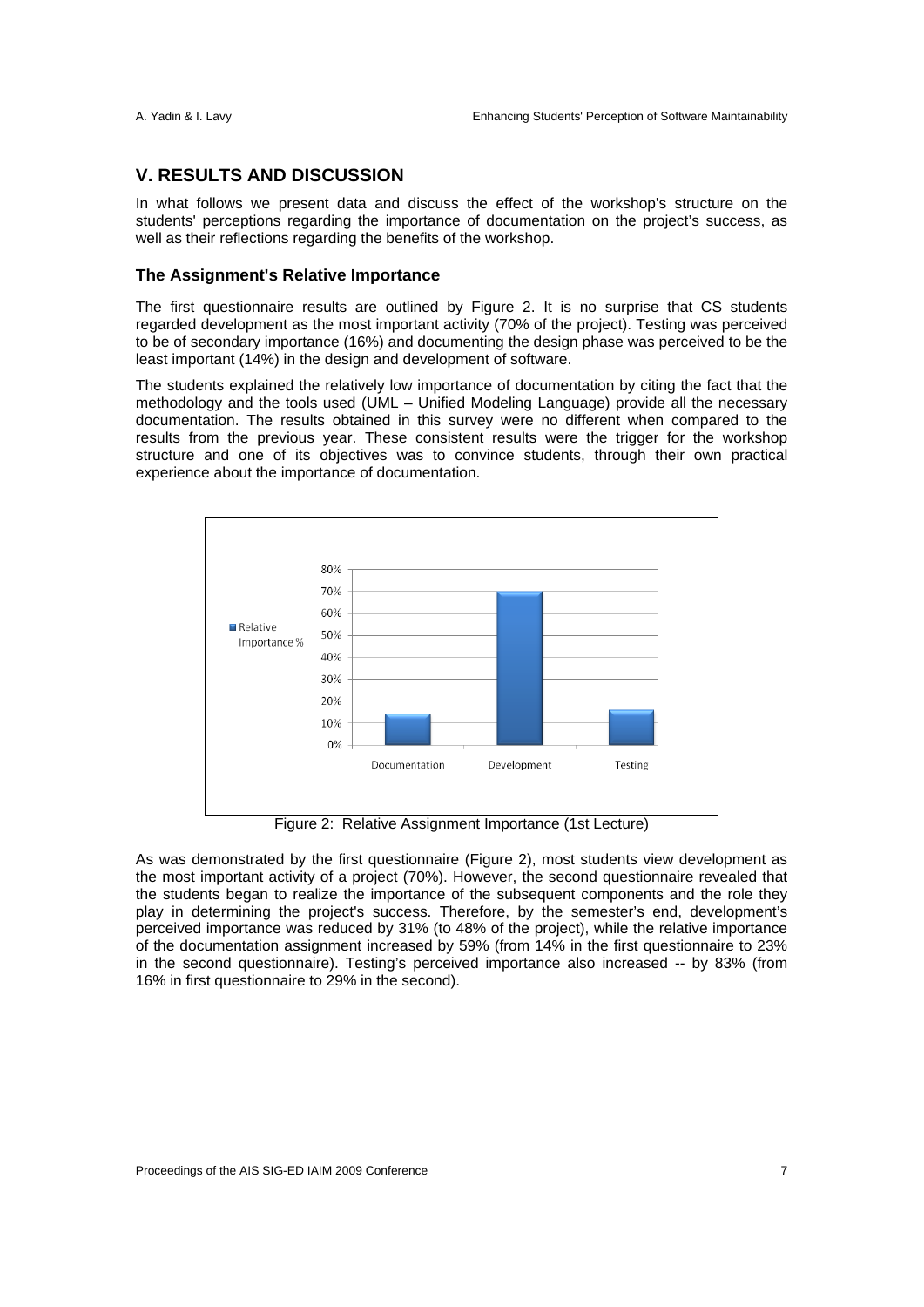

Figure 3: Relative Assignment Importance (Last Lecture)

There are many factors affecting the relative importance of the various life cycle stages and the amount of time required for each one. These factors, for example may include customer requirements, project type, the software development life cycle methodology, the programming languages and CASE tools, etc. In most cases the development stage requires less than 30% of the project estimated time. Glass (2003) uses 20% for requirements elicitation, 20% for design, 20% for coding and 40% for testing. The requirements elicitation is not part of this workshop since the project and its requirements were predefined and the students had to decide which parts to design and implement. At the end of the semester, the students still regard coding (development) as the most important component, but it is significantly (31%) less than its importance at the beginning of the semester. The end of semester percentages are closer to the numbers used by researchers and practicing software engineers.

The change in the students' perception regarding the relative importance of the various project components is directly linked to the workshop's structure. There were many instances during the second stage of the workshop, in which the students were trying to drop the design specifications they received from the previous team, claiming these specifications will not produce a viable solution and the project cannot be developed. In all cases it proved to be wrong. The solutions described in these design specifications provided a workable solution, however they were not properly documented, which hampered the students understanding. After discussing the design specifications with the responsible team, the project was developed as intended, with some minor modifications. This misunderstanding was repeated on the third stage, in which students had to design and execute the system testing. However, for designing the test environment and the test scenarios a full project understanding was required. In addition to the extra work needed due to the missing documentation it also changed the students' perception regarding the importance of the non-development activities.

The significant increase in the perceived testing importance (83%) can be explained by the fact that during the third stage the student had to design and develop the stub and the scenarios for the system to be checked. In all cases where the system did not function according to the specifications, the testing team had to correct the code and run it once again. This means that the testing team had to be familiar with the design specifications as well as with the developed code. The testing students acted as the "gate-keepers" making sure that only the fully functional system is released. Performing this task properly, in the workshop, requires some additional analytical skills for finding and correcting various bugs which may have been introduced during the development or the design stages. Unlike the real world situation, where in case of problems, Quality Assurance people usually return the system to the developers, here the testing team had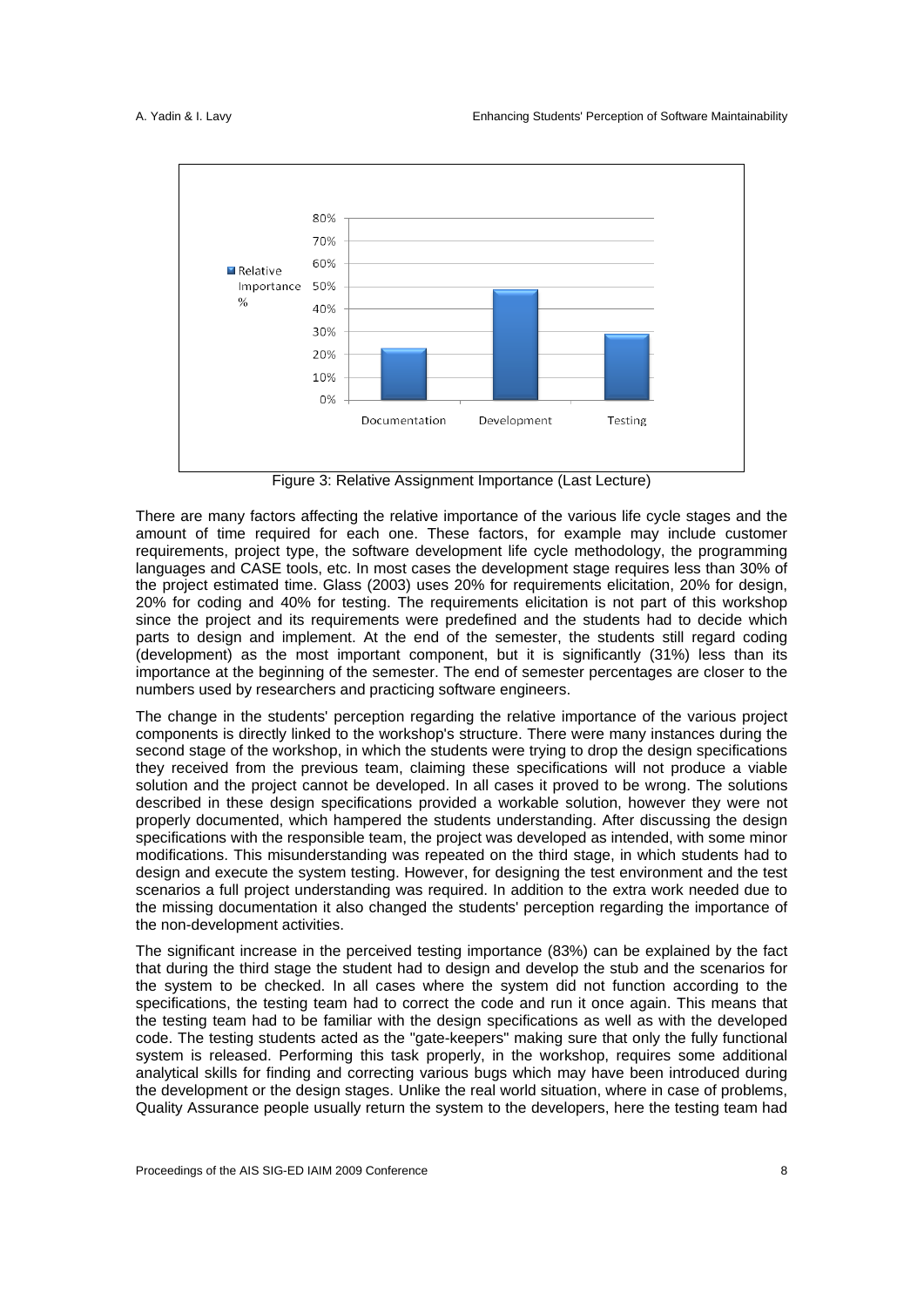to fix it by them, which led to their higher appreciation of the testing task and its elevated importance in the development process.

#### **The Student's Perspective**

Analysis of the students' reflections revealed emphasis of three main issues: (1) the importance of documentation; (2) team-based activities and (3) contribution to future vocation.

#### **The Importance of Documenting the Project**

Improving the students' understanding regarding documentation and the role it plays in the project and its future maintainability, was addressed by many of the reflections. For example:

"I knew and now I also understand the importance of collaboration between all members. Special emphasis should be placed on proper documentation."

"I understood (unfortunately through bad experience) the importance of a development project's documentation."

"I never thought documenting a project was necessary. Only when I received undocumented specifications from the previous team did I begin to understand its importance."

"It was only during the workshop that I began to grasp the importance of understanding and documenting the requirements."

From the above students' excerpts we can conclude that they developed a sense of appreciation for documentation, mostly arising from the need to spend many more of their own resources when it was missing. Furthermore, without proper documentation, the project may not be successful and might not deliver the expected outcome. The fact that they realized, for example, that undocumented specifications are misleading is consistent with Williams (2001) stressing that students no longer view the teaching staff as their sole conduit of technical information.

#### **Team-Based Activities and Implications**

Students pointed out several advantages regarding their experience of working in teams, as well as what was required of them. Here are some common reflections:

"Working in a team provided me with many new views and possibilities for solving the problem."

"One of the important issues I learned in this workshop was to rely more on my team members and work carried out by other teams."

"The team-based activities were difficult because of some team members' tendency to redesign the project when the document we received was poor, or came with no documentation at all."

"The most important lesson I learned during the workshop was to accept my friends' criticism and provide constructive feedback."

"The success and failure of the project depended mainly on the team members' activities and not on any single member."

From these reflections we learn that in general students found the teamwork method helpful in developing their critical thinking (receiving and providing constructive feedback) and in improving their ability to cooperate. They also commented on the need for changing their attitude before engaging in teamwork and referred to one of the most prominent advantages of teamwork – the combining of cognitive skills. However, in their reflections students also pointed out the shortcomings they experienced in team-based activities. For example:

"Team work can be a blessing, but sometimes it can also be a curse…"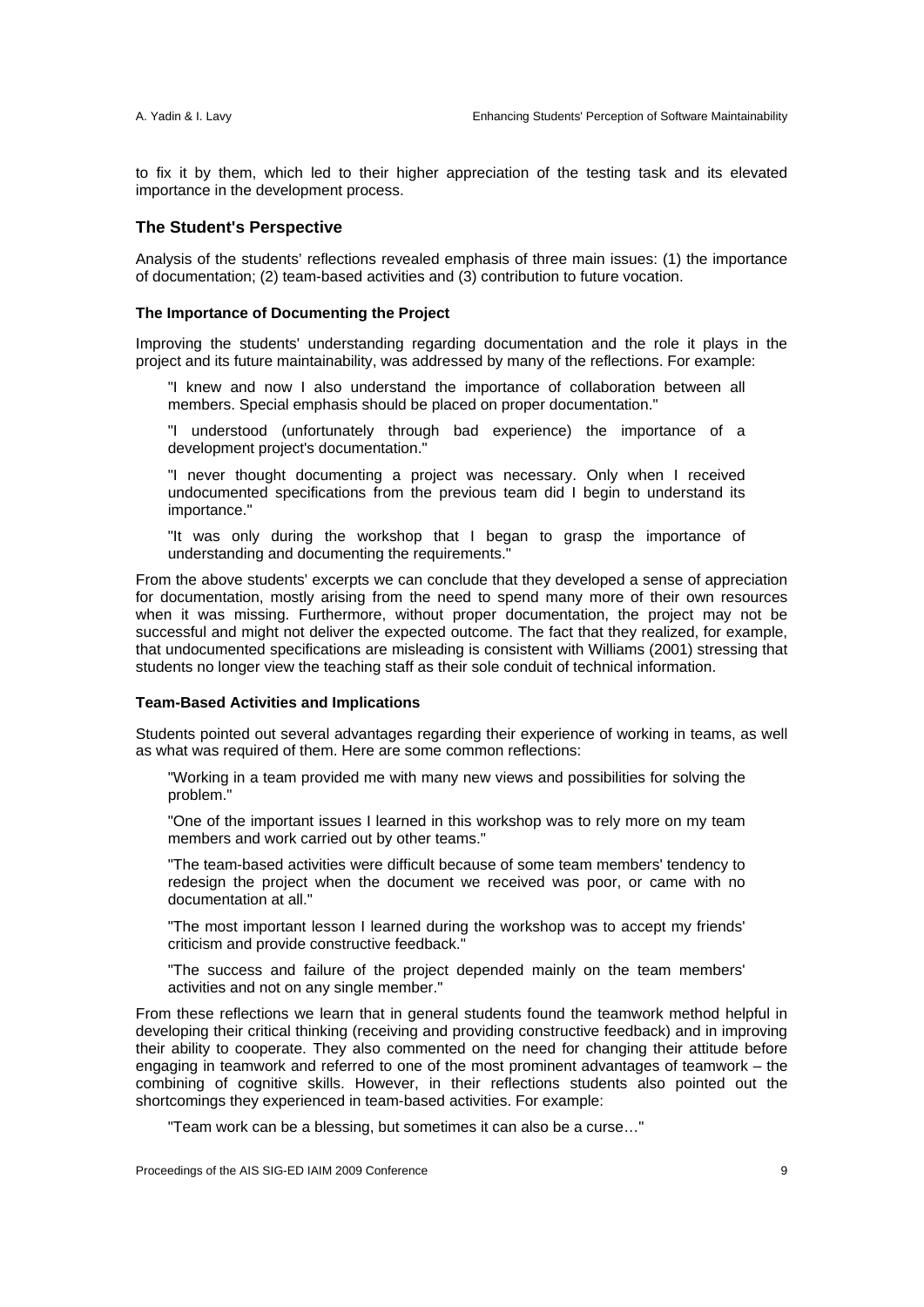"Working in a team means that sometimes one has to accept other people's ideas, even the ones s/he thinks are worse."

#### **The Workshop's Contribution to Future Vocation**

Here are some student reflections regarding the contribution of the workshop's assignments to their future employment.

"This was a difficult course. Trying to figure out requirements just by using the code is a tedious job. I don't think I can succeed in a maintenance job…"

"So far we learned that the most important stage in the project is the development. Here I understood that the process is equally important."

"Understanding the meaning of the code without having the proper documentation is very difficult and sometimes impossible. In my future jobs I will always remember this."

We conclude that the students found the detailed documentation very helpful. Furthermore, the understanding gained by working in teams helped them think as developers and enhanced the process of reaching the problem solution.

Regarding the effect of the workshop on their future vocations, the students found that the workshop's process provided significant knowledge they would need in the future. Even students already employed in the software industry felt they learned from the workshop and said that they would use the acquired knowledge in their current jobs.

# **Concluding Remarks**

From the students' reflections and the results received regarding the differences in their perception as reflected in the two questionnaires, it can be concluded that the workshop raised the students' levels of understanding [Biggs, 1996], and as a result helped them cope successfully with the given workshop assignments. The role-based development, in which the students had to assume responsibility for activities partially performed by others, exposed them to ideas which were different from the ones they had decided to use in their own solutions. This exposure, in many cases, made them rethink their task and prompted them to look for better or more efficient solutions. The collaborative team work exposed each team member to various ideas expressed by his/her peers and as a result caused additional thinking about available solution alternatives. An additional effect of the workshop was that the students no longer viewed the teaching staff as their sole source of technical information.

# **REFERENCES**

Berkencotter, K. (1995). The power and perils of peer review. Rhetoric Review, 13 (2), 245-248.

- Biggs, J. (1996).Enhancing teaching through constructive alignment. Higher Education, 32, 347- 364.
- Brolund, D. and Ohlrogge, ( 2006). Streamlining the Agile Documentation Demonstration for the XP 2006 Conference. XP Vol. 4044 of Lecture Notes in Computer Science, 215-216, Springer.
- Burge, J. (2007). Exploiting Multiplicity to Teach Reliability and Maintainability in a Capstone Project. 20th Conference on Software Engineering Education & Training (CSEET'07).<br>
Software Maintenne Cimitile, A., (2000). Software Maintenne

Canfora, G., and Cimitile, A., (2000). Software Maintenance. http://www.compaid.com/caiInternet/ezine/maintenance-canfora.pdf Accessed June 2009

Cheng, L.-T., Hupper, S., Ross, S., Patterson, J. (2003) Jazzing up Eclipse with Collaborative Tools. Proceedings of the 2003 OOPSLA Workshop on Eclipse Technology eXchange, Anaheim, October 2003